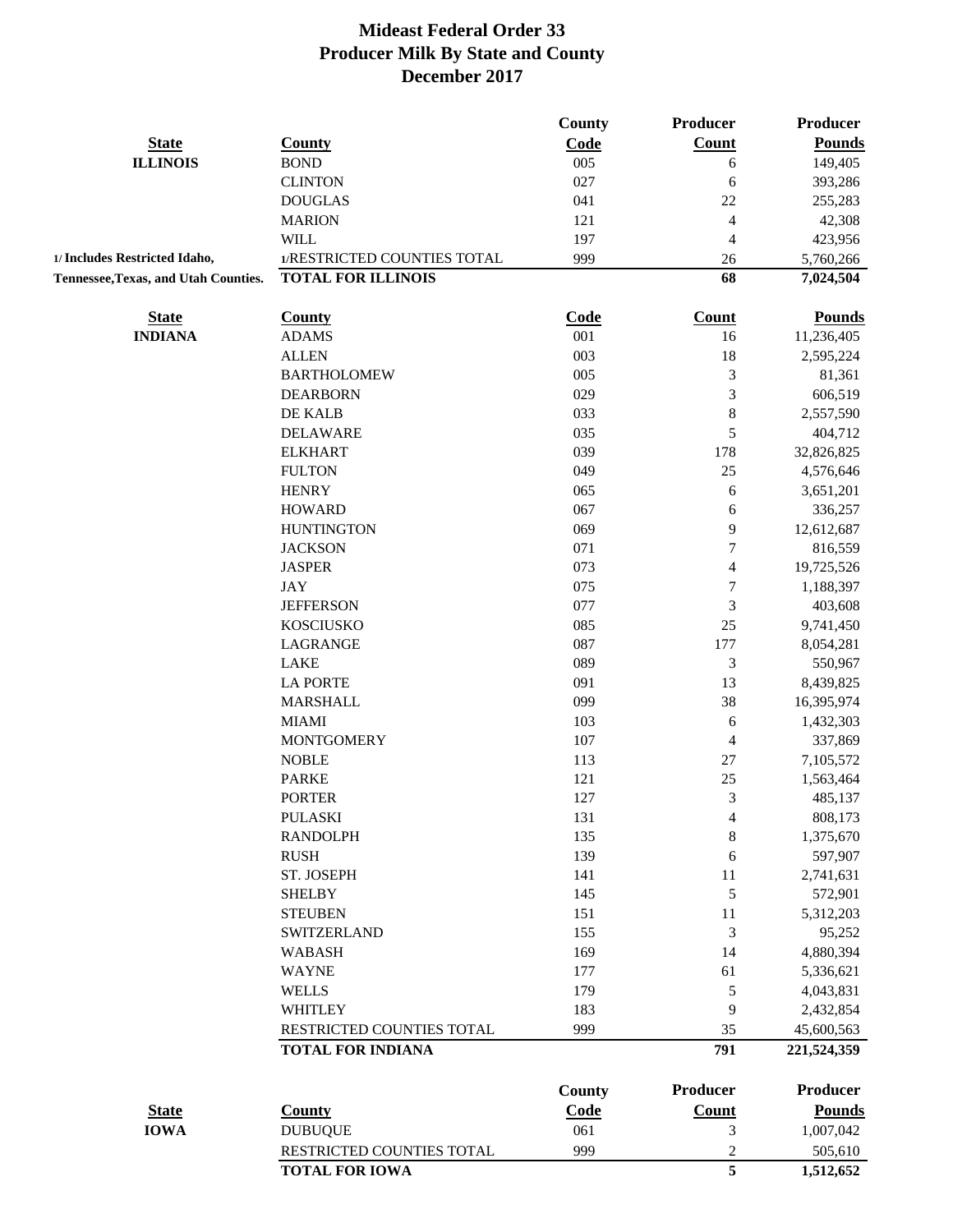|                 |                           | County        | Producer                | <b>Producer</b> |
|-----------------|---------------------------|---------------|-------------------------|-----------------|
| <b>State</b>    | <b>County</b>             | Code          | <b>Count</b>            | <b>Pounds</b>   |
| <b>KENTUCKY</b> | <b>BRACKEN</b>            | 023           | 4                       | 120,597         |
|                 | <b>CHRISTIAN</b>          | 047           | 7                       | 214,372         |
|                 | <b>MASON</b>              | 161           | 3                       | 317,659         |
|                 | <b>TODD</b>               | 219           | 8                       | 288,628         |
|                 | RESTRICTED COUNTIES TOTAL | 999           | 16                      | 396,084         |
|                 | <b>TOTAL FOR KENTUCKY</b> |               | 38                      | 1,337,340       |
|                 |                           | County        | Producer                | Producer        |
| <b>State</b>    | <b>County</b>             | Code          | Count                   | <b>Pounds</b>   |
| <b>MARYLAND</b> | <b>GARRETT</b>            | 023           | 42                      | 2,937,747       |
|                 | <b>TOTAL FOR MARYLAND</b> |               | 42                      | 2,937,747       |
|                 |                           | <b>County</b> | Producer                | <b>Producer</b> |
| <b>State</b>    | <b>County</b>             | Code          | <b>Count</b>            | <b>Pounds</b>   |
| <b>MICHIGAN</b> | <b>ALCONA</b>             | 001           | 5                       | 1,015,782       |
|                 | <b>ALGER</b>              | 003           | 3                       | 176,831         |
|                 | <b>ALLEGAN</b>            | 005           | 54                      | 33,339,671      |
|                 | <b>ALPENA</b>             | 007           | 26                      | 3,133,553       |
|                 | <b>ARENAC</b>             | 011           | 20                      | 8,993,794       |
|                 | <b>BARRY</b>              | 015           | 24                      | 31,499,568      |
|                 | <b>BAY</b>                | 017           | 5                       | 2,159,316       |
|                 | <b>BERRIEN</b>            | 021           | 8                       | 4,659,353       |
|                 | <b>BRANCH</b>             | 023           | 17                      | 6,377,979       |
|                 | <b>CALHOUN</b>            | 025           | 19                      | 10,915,684      |
|                 | CASS                      | 027           | 4                       | 423,543         |
|                 | <b>CHARLEVOIX</b>         | 029           | 4                       | 875,527         |
|                 | <b>CHEBOYGAN</b>          | 031           | $\mathfrak{Z}$          | 555,833         |
|                 | <b>CHIPPEWA</b>           | 033           | $\boldsymbol{7}$        | 795,511         |
|                 | <b>CLARE</b>              | 035           | 22                      | 4,035,138       |
|                 | <b>CLINTON</b>            | 037           | 47                      | 73,533,056      |
|                 | <b>DELTA</b>              | 041           | 3                       | 352,653         |
|                 | <b>EATON</b>              | 045           | 23                      | 2,398,337       |
|                 | <b>GENESEE</b>            | 049           | $\boldsymbol{7}$        | 1,201,370       |
|                 | <b>GLADWIN</b>            | 051           | 4                       | 1,704,104       |
|                 | <b>GRATIOT</b>            | 057           | 34                      | 67,880,316      |
|                 | <b>HILLSDALE</b>          | 059           | 23                      | 10,463,401      |
|                 | <b>HURON</b>              | 063           | 62                      | 87,790,440      |
|                 | <b>INGHAM</b>             | 065           | 21                      | 8,303,696       |
|                 | <b>IONIA</b>              | 067           | 43                      | 33,114,208      |
|                 | <b>IOSCO</b>              | 069           | 12                      | 3,908,960       |
|                 | <b>ISABELLA</b>           | 073           | 35                      | 17,025,950      |
|                 | <b>JACKSON</b>            | 075           | 15                      | 6,836,969       |
|                 | <b>KALAMAZOO</b>          | 077           | $\boldsymbol{7}$        | 15,636,334      |
|                 | <b>KENT</b>               | 081           | 28                      | 16,723,358      |
|                 | <b>LAPEER</b>             | 087           | 26                      | 3,274,998       |
|                 | <b>LENAWEE</b>            | 091           | 24                      | 37,461,246      |
|                 | <b>LIVINGSTON</b>         | 093           | 11                      | 4,757,341       |
|                 | <b>MACOMB</b>             | 099           | $\overline{\mathbf{4}}$ | 242,352         |
|                 | <b>MARQUETTE</b>          | 103           | 3                       | 209,674         |
|                 | <b>MASON</b>              | 105           | 14                      | 2,351,201       |
|                 | <b>MECOSTA</b>            | 107           | 18                      | 6,623,786       |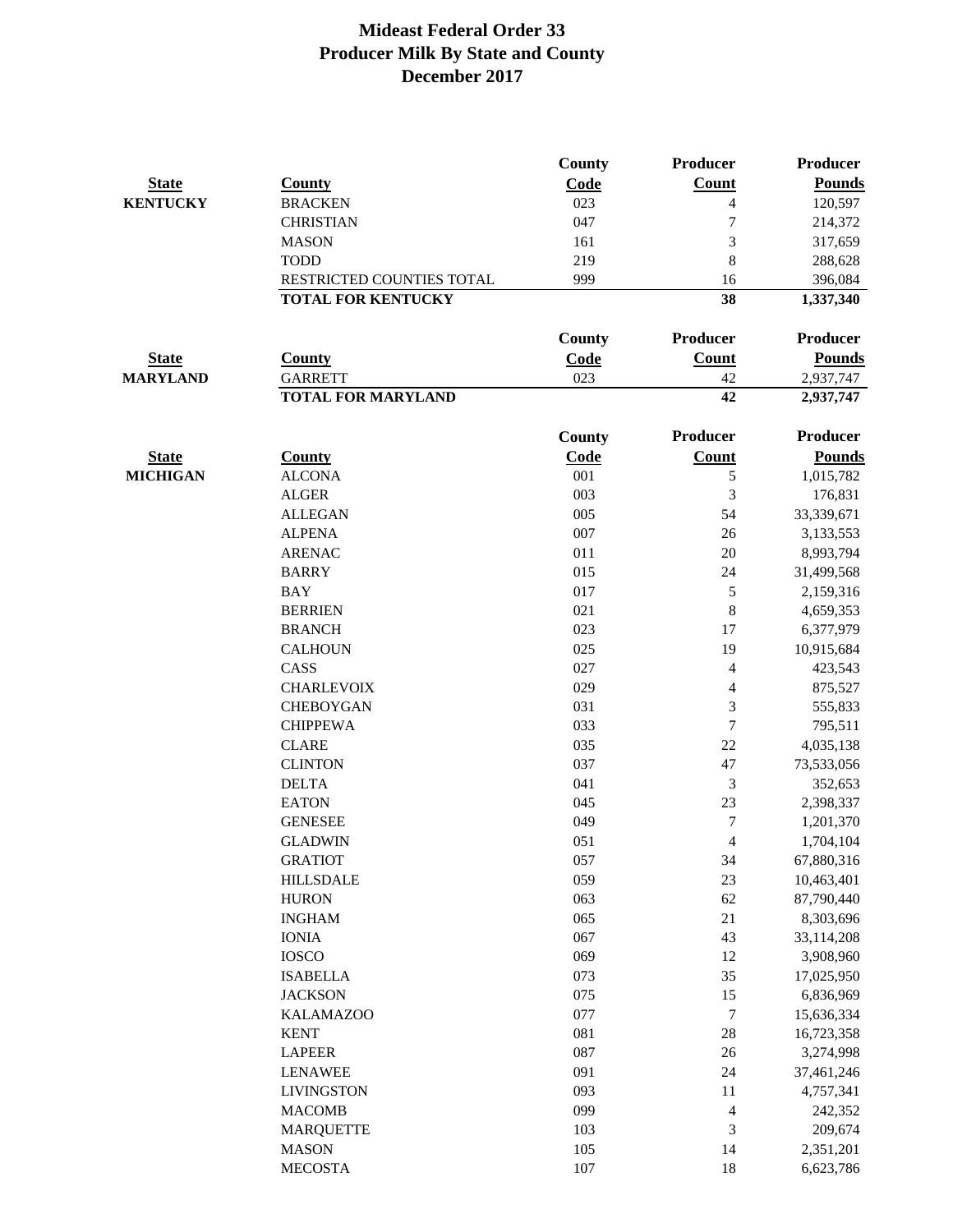|                 |                           | <b>County</b> |                          | Producer        |
|-----------------|---------------------------|---------------|--------------------------|-----------------|
| <b>State</b>    | <b>County</b>             | Code          | Count                    | <b>Pounds</b>   |
| <b>MICHIGAN</b> | <b>MENOMINEE</b>          | 109           | 10                       | 857,851         |
|                 | <b>MISSAUKEE</b>          | 113           | 42                       | 44,618,503      |
|                 | <b>MONTCALM</b>           | 117           | 50                       | 19,720,638      |
|                 | <b>MONTMORENCY</b>        | 119           | $\overline{\mathbf{4}}$  | 570,136         |
|                 | <b>MUSKEGON</b>           | 121           | 15                       | 14,504,943      |
|                 | <b>NEWAYGO</b>            | 123           | 43                       | 14,942,898      |
|                 | <b>OCEANA</b>             | 127           | $\tau$                   | 482,950         |
|                 | <b>OGEMAW</b>             | 129           | 36                       | 14,307,903      |
|                 | <b>OSCEOLA</b>            | 133           | 28                       | 14,512,290      |
|                 | <b>OSCODA</b>             | 135           | 10                       | 565,229         |
|                 | <b>OTTAWA</b>             | 139           | 57                       | 62,517,387      |
|                 | PRESQUE ISLE              | 141           | $\,8\,$                  | 269,016         |
|                 | <b>SAGINAW</b>            | 145           | 14                       | 5,478,337       |
|                 | <b>ST. CLAIR</b>          | 147           | 11                       | 1,967,807       |
|                 | ST. JOSEPH                | 149           | 22                       | 10,136,486      |
|                 | <b>SANILAC</b>            | 151           | 85                       | 62,571,206      |
|                 | <b>SHIAWASSEE</b>         | 155           | 17                       | 5,127,152       |
|                 | <b>TUSCOLA</b>            | 157           | 38                       | 30,300,318      |
|                 | <b>VAN BUREN</b>          | 159           | 11                       | 8,565,753       |
|                 | <b>WASHTENAW</b>          | 161           | 18                       | 3,809,436       |
|                 | <b>WEXFORD</b>            | 165           | 13                       | 982,792         |
|                 | RESTRICTED COUNTIES TOTAL | 999           | 21                       | 5,535,511       |
|                 | <b>TOTAL FOR MICHIGAN</b> |               | 1,245                    | 833,095,375     |
|                 |                           |               |                          |                 |
|                 |                           | <b>County</b> | <b>Producer</b>          | <b>Producer</b> |
| <b>State</b>    | <b>County</b>             | Code          | <b>Count</b>             | <b>Pounds</b>   |
| <b>NEW YORK</b> | <b>ALLEGANY</b>           | 003           | 3                        | 2,868,536       |
|                 | <b>CATTARAUGUS</b>        | 009           | 54                       | 17,113,676      |
|                 | <b>CHAUTAUQUA</b>         | 013           | 107                      | 26,876,981      |
|                 | <b>CHEMUNG</b>            | 015           | $\overline{4}$           | 1,110,318       |
|                 | <b>ERIE</b>               | 029           | $10\,$                   | 3,046,157       |
|                 | <b>GENESEE</b>            | 037           | 6                        | 5,013,750       |
|                 | <b>LIVINGSTON</b>         | 051           | 6                        | 9,667,648       |
|                 | <b>STEUBEN</b>            | 101           | 3                        | 67,930          |
|                 | <b>WYOMING</b>            | 121           | 16                       | 25,228,215      |
|                 | RESTRICTED COUNTIES TOTAL | 999           | 6                        | 3,390,448       |
|                 | <b>TOTAL FOR NEW YORK</b> |               | 215                      | 94,383,659      |
|                 |                           |               | Producer                 | Producer        |
| <b>State</b>    | <b>County</b>             | Code          | Count                    | <b>Pounds</b>   |
| <b>OHIO</b>     | <b>ADAMS</b>              | 001           | 12                       | 869,397         |
|                 | <b>ALLEN</b>              | 003           | $\overline{\mathcal{L}}$ | 587,034         |
|                 | <b>ASHLAND</b>            | 005           | 45                       | 14,587,687      |
|                 | <b>ASHTABULA</b>          | 007           | 29                       | 6,329,616       |
|                 | <b>ATHENS</b>             | 009           | 3                        | 260,146         |
|                 | <b>AUGLAIZE</b>           | 011           | 35                       | 7,194,971       |
|                 | <b>BELMONT</b>            | 013           | 10                       | 872,997         |
|                 | <b>BROWN</b>              | 015           | 5                        | 270,508         |
|                 | CARROLL                   | 019           | 27                       | 2,371,419       |
|                 | <b>CHAMPAIGN</b>          | 021           | 9                        | 1,068,249       |
|                 | <b>CLARK</b>              | 023           | 3                        | 7,115,810       |
|                 | <b>CLINTON</b>            | 027           | 3                        | 248,927         |
|                 | <b>COLUMBIANA</b>         | 029           | $72\,$                   | 14,453,479      |
|                 |                           |               |                          |                 |

COSHOCTON 031 22 2,699,556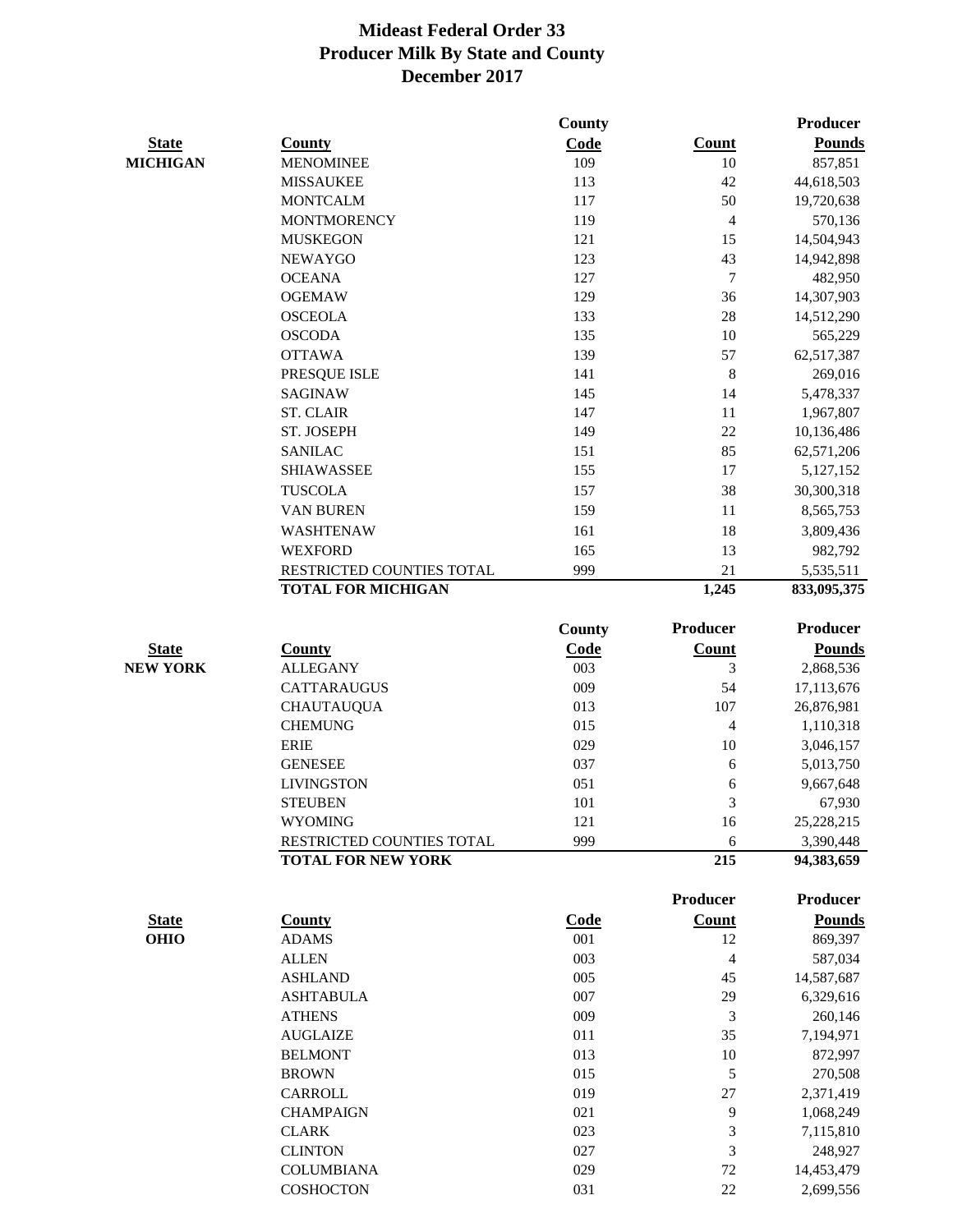|              |                   |             | Producer         | Producer      |
|--------------|-------------------|-------------|------------------|---------------|
| <b>State</b> | <b>County</b>     | <b>Code</b> | <b>Count</b>     | <b>Pounds</b> |
| <b>OHIO</b>  | <b>CRAWFORD</b>   | 033         | $\,8$            | 2,968,738     |
|              | <b>DARKE</b>      | 037         | 33               | 8,424,149     |
|              | <b>DEFIANCE</b>   | 039         | $\mathbf{9}$     | 8,748,088     |
|              | <b>DELAWARE</b>   | 041         | 4                | 275,641       |
|              | <b>FAIRFIELD</b>  | 045         | 10               | 625,452       |
|              | <b>FULTON</b>     | 051         | 9                | 5,632,669     |
|              | <b>GEAUGA</b>     | 055         | 49               | 4,668,885     |
|              | <b>GREENE</b>     | 057         | 4                | 1,295,205     |
|              | <b>GUERNSEY</b>   | 059         | 3                | 184,758       |
|              | <b>HANCOCK</b>    | 063         | 3                | 1,635,899     |
|              | <b>HARDIN</b>     | 065         | 9                | 13,902,182    |
|              | <b>HARRISON</b>   | 067         | 6                | 438,522       |
|              | <b>HENRY</b>      | 069         | 6                | 3,854,659     |
|              | <b>HIGHLAND</b>   | 071         | 18               | 950,108       |
|              | <b>HOLMES</b>     | 075         | 159              | 13,288,206    |
|              | <b>HURON</b>      | 077         | 41               | 6,269,383     |
|              | <b>JACKSON</b>    | 079         | 4                | 72,853        |
|              | <b>JEFFERSON</b>  | 081         | $\overline{7}$   | 685,830       |
|              | <b>KNOX</b>       | 083         | $28\,$           | 8,366,116     |
|              | <b>LICKING</b>    | 089         | 11               | 7,813,461     |
|              | <b>LOGAN</b>      | 091         | 26               | 4,603,623     |
|              | <b>LORAIN</b>     | 093         | 12               | 1,646,553     |
|              | <b>MADISON</b>    | 097         | $\boldsymbol{7}$ | 16,486,472    |
|              | <b>MAHONING</b>   | 099         | 26               | 5,528,243     |
|              | <b>MARION</b>     | 101         | $\overline{4}$   | 8,827,676     |
|              | <b>MEDINA</b>     | 103         | $20\,$           | 3,632,299     |
|              | <b>MEIGS</b>      | 105         | $\sqrt{5}$       | 358,361       |
|              | <b>MERCER</b>     | 107         | 88               | 31,500,774    |
|              | <b>MIAMI</b>      | 109         | 10               | 1,175,855     |
|              | <b>MONROE</b>     | 111         | $\boldsymbol{7}$ | 723,106       |
|              | <b>MORGAN</b>     | 115         | $\boldsymbol{7}$ | 1,783,982     |
|              | <b>MORROW</b>     | 117         | 8                | 2,522,454     |
|              | <b>MUSKINGUM</b>  | 119         | 12               | 1,260,942     |
|              | <b>PAULDING</b>   | 125         | 6                | 18,115,236    |
|              | PERRY             | 127         | 3                | 312,216       |
|              | <b>PICKAWAY</b>   | 129         | 4                | 1,004,963     |
|              | <b>PIKE</b>       | 131         | 6                | 156,871       |
|              | <b>PORTAGE</b>    | 133         | 11               | 3,284,572     |
|              | <b>PREBLE</b>     | 135         | 9                | 1,488,217     |
|              | <b>PUTNAM</b>     | 137         | 12               | 6,169,058     |
|              | <b>RICHLAND</b>   | 139         | 106              | 11,316,532    |
|              | <b>ROSS</b>       | 141         | 3                | 151,921       |
|              | <b>SANDUSKY</b>   | 143         | 8                | 876,976       |
|              | <b>SENECA</b>     | 147         | 3                | 989,772       |
|              | <b>SHELBY</b>     | 149         | 42               | 11,406,010    |
|              | <b>STARK</b>      | 151         | 68               | 15,911,356    |
|              | TRUMBULL          | 155         | 24               | 4,274,333     |
|              | TUSCAWARAS        | 157         | 131              | 15,205,051    |
|              | <b>UNION</b>      | 159         | $\,8\,$          | 1,078,785     |
|              | VAN WERT          | 161         | 6                | 7,697,872     |
|              | <b>WASHINGTON</b> | 167         | 16               | 3,109,218     |
|              | <b>WAYNE</b>      | 169         | 211              | 57,598,469    |
|              |                   |             |                  |               |